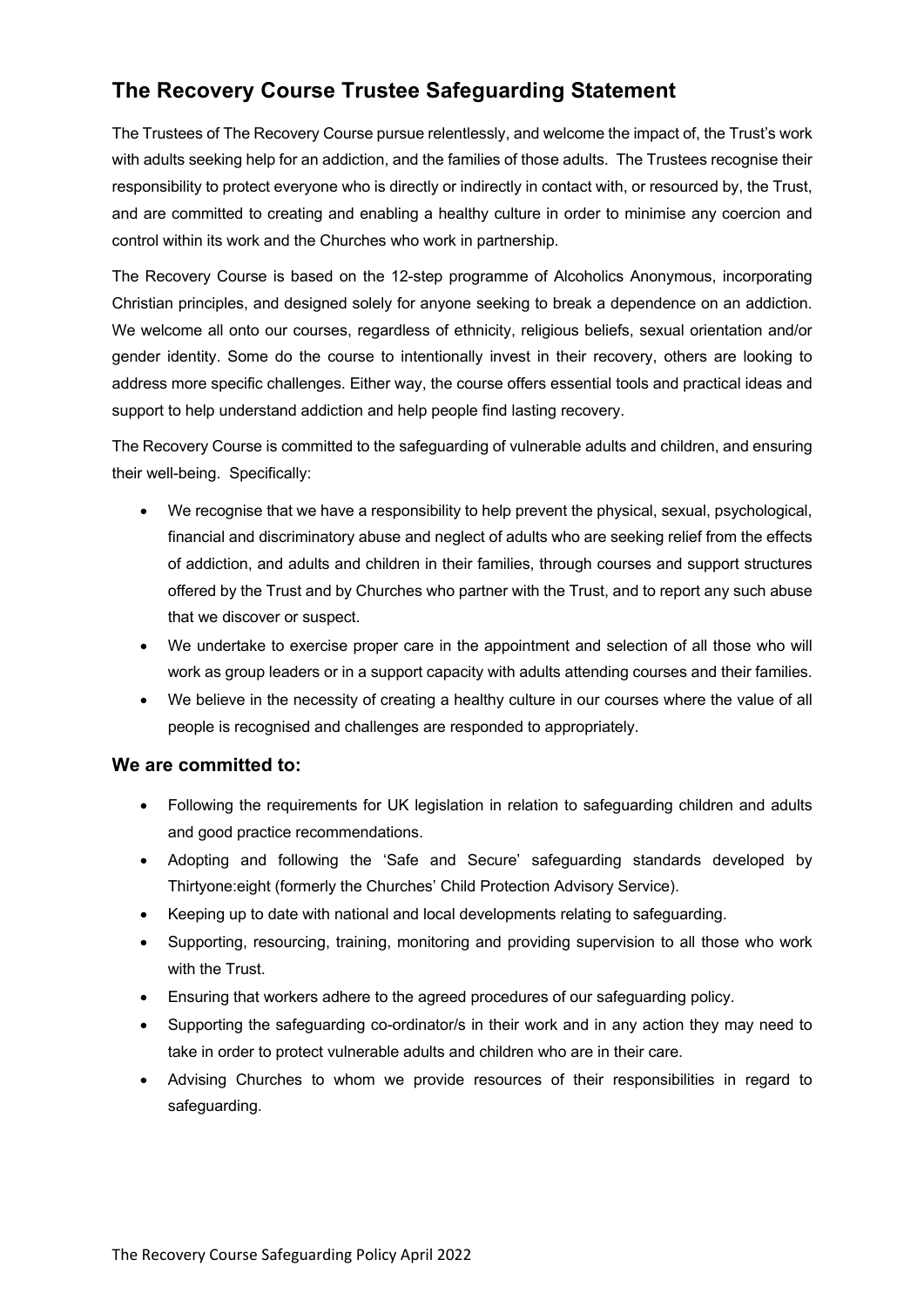#### **We recognise:**

- Adult Social Care (or equivalent) has lead responsibility for investigating all allegations or suspicions of abuse where there are concerns about a vulnerable adult, and Children's Social Services (or equivalent) has lead responsibility for investigating all allegations or suspicions of abuse where there are concerns about a child.
- Where an allegation suggests that a criminal offence may have been committed then the police should be contacted as a matter of urgency.
- Safeguarding is everyone's responsibility.

#### **We will review this statement and our policy and procedures annually.**

If you have any concerns for a vulnerable adult, or children within their care, then speak to one of the following who have been approved as safeguarding co-ordinators for The Recovery Course.

| Justyn Larcombe                   | <b>Safeguarding Coordinator</b> |  |
|-----------------------------------|---------------------------------|--|
|                                   |                                 |  |
| Signed on behalf of the Trustees: |                                 |  |
| Signed _________________          | Position $\sqrt{r}$ rustee      |  |
| Date ___ 2020_____________        |                                 |  |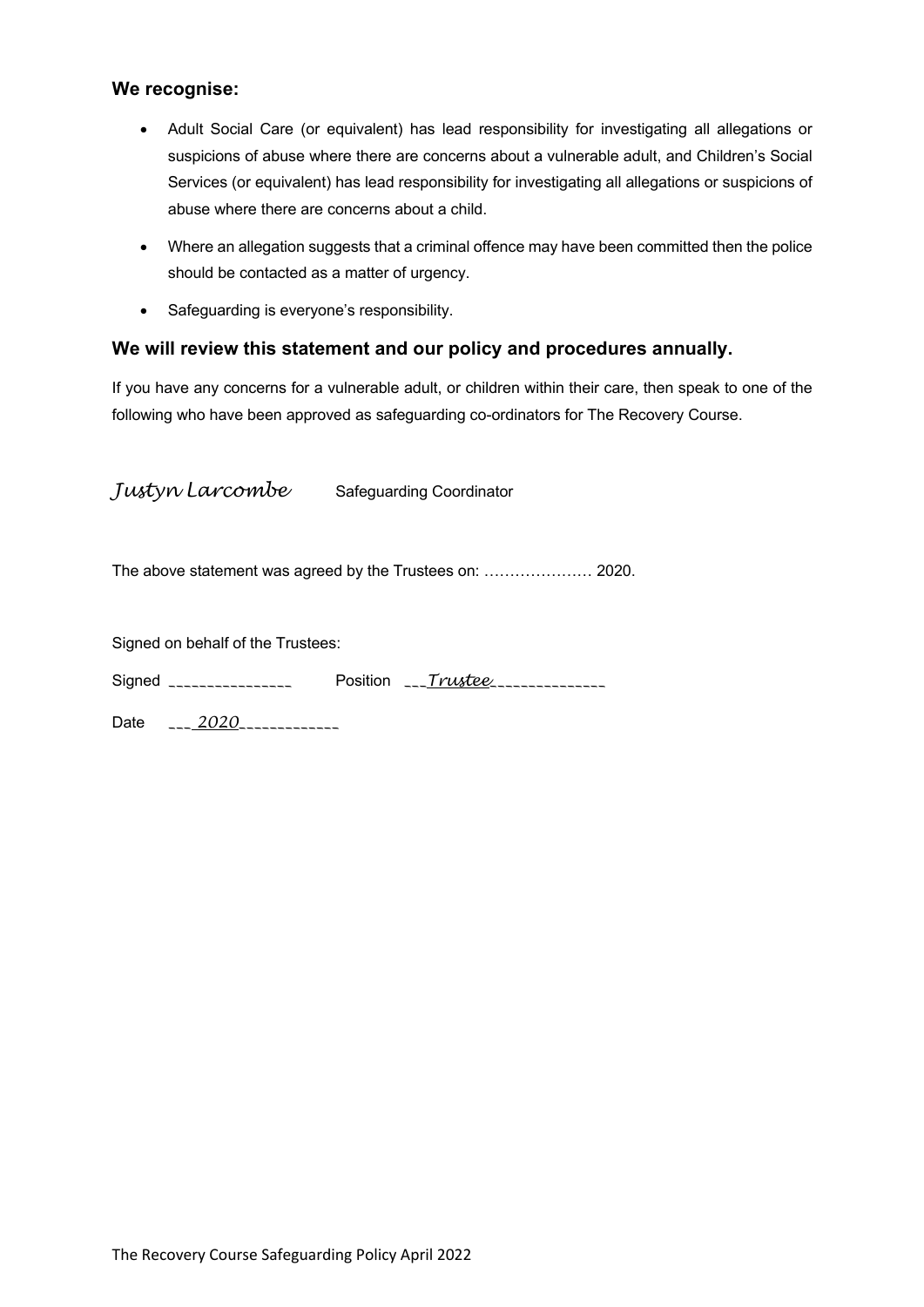# **The Safeguarding Policy**

## **Details of the organisation**

| Name of Organisation:                                                                     | The Recovery Course                                                                                                                                                                                                                                                                                                                                                                                                                                                                                                                                                                                                                                                                                                                                       |
|-------------------------------------------------------------------------------------------|-----------------------------------------------------------------------------------------------------------------------------------------------------------------------------------------------------------------------------------------------------------------------------------------------------------------------------------------------------------------------------------------------------------------------------------------------------------------------------------------------------------------------------------------------------------------------------------------------------------------------------------------------------------------------------------------------------------------------------------------------------------|
| Address:                                                                                  | c/o Tonbridge Baptist Church, Darenth Avenue, Tonbridge, Kent<br><b>TN10 3HZ</b>                                                                                                                                                                                                                                                                                                                                                                                                                                                                                                                                                                                                                                                                          |
| Email address:                                                                            | info@therecoverycourse.com                                                                                                                                                                                                                                                                                                                                                                                                                                                                                                                                                                                                                                                                                                                                |
| <b>Charity Number:</b>                                                                    | 1170792                                                                                                                                                                                                                                                                                                                                                                                                                                                                                                                                                                                                                                                                                                                                                   |
| Brief description of<br>organisation and type of<br>activities with vulnerable<br>adults: | The Recovery Course is a charity based on a Christian ethos<br>established to reach those suffering from the effects of addiction.<br>This goal is pursued through:<br>The Recovery Course, a fifteen session course based on<br>the twelve-step programme bringing freedom from<br>addiction, run nationally online and locally in Tonbridge<br>and other locations;<br>Ongoing informal support to course attendees after the<br>course is finished;<br>The Recovery Support Group, running alongside The<br>Recovery Course, reaching out and supporting families<br>affected by addiction; and<br>Building a network of Churches, the Recovery Course<br>Community, nationally and internationally and resourcing<br>them to run The Recovery Course. |

### **Our commitment**

As Trustees we recognise the need to provide hope and support in a safe and caring environment for adults suffering from all forms of addiction. We acknowledge that adults in, or seeking relief from, addictive behaviours can be the victims of physical, sexual and emotional abuse, and neglect (including self-neglect). As Trustees we have therefore adopted the procedures set out in this safeguarding policy in accordance with statutory guidance. We are committed to build constructive links with statutory and voluntary agencies involved in safeguarding.

The policy is based on the ten **Safe and Secure** safeguarding standards published by Thirtyone:eight).

The Trustees undertake to:

• endorse all relevant safeguarding legislation and good practice recommendations, and adopt and follow the 'Safe and Secure' safeguarding standards developed by Thirtyone:eight.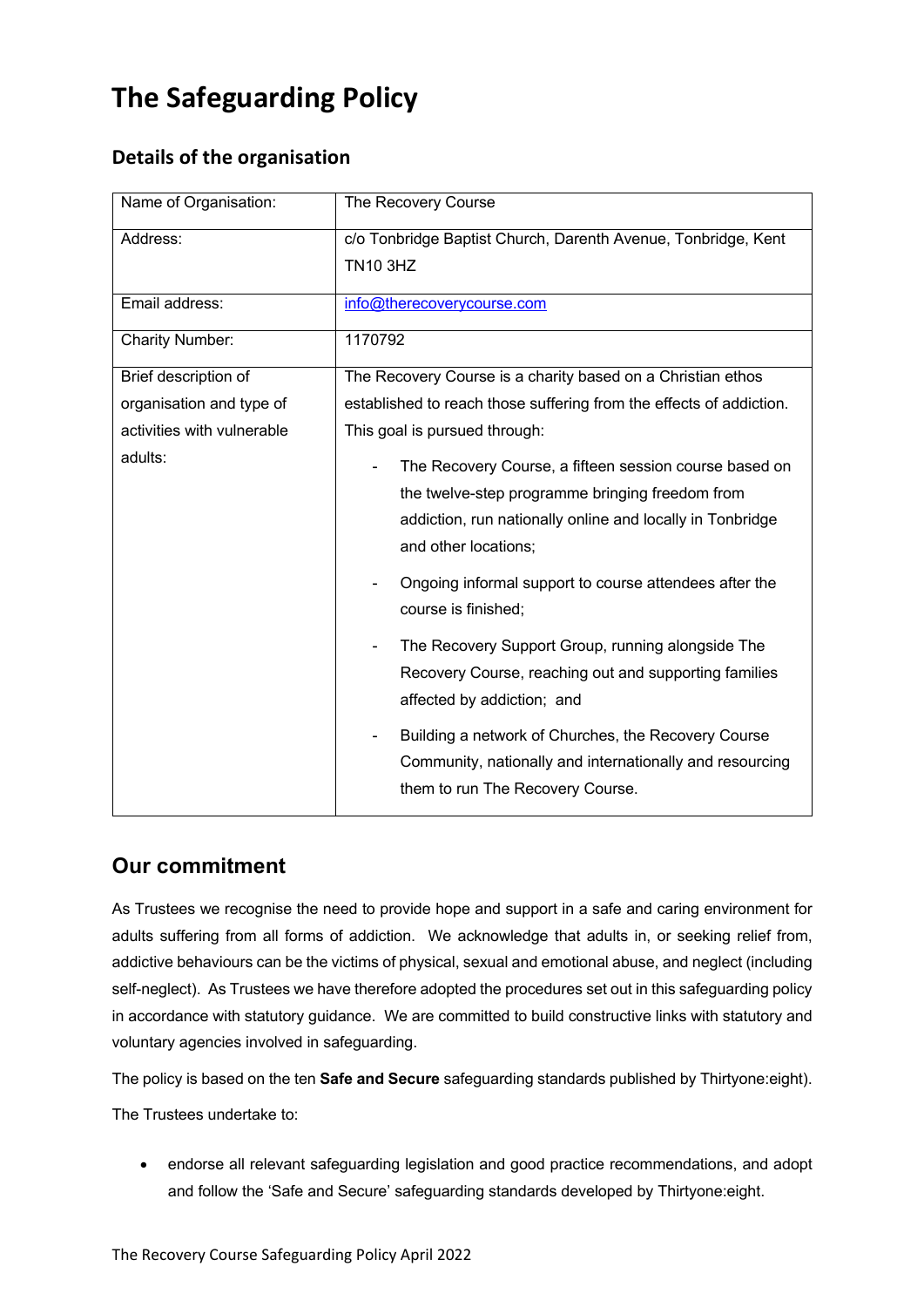- provide on-going safeguarding training, support, resourcing, monitoring and supervision for all its workers.
- support the Safeguarding Coordinator in their work and in any action they may need to take in order to protect vulnerable adults and children who are in their care.
- advise Churches with whom it partners, and to whom it provides resources, of the importance of safeguarding and the need to develop their own policy with the assistance of Thirtyone:eight.

## **Recognising and responding appropriately to an allegation or suspicion of abuse**

#### **Understanding abuse**

Statutory definitions of adult abuse are set primarily in the context of adults with care and support needs, which do not apply in the context of running a Recovery Course, and are accordingly not reproduced in full here. However, the definition of vulnerable adult includes:

> • "... a physical or mental illness, chronic or otherwise, including addiction to alcohol or drugs".

Within the Recovery Course context, facilitators and group leaders are supporting individuals who are openly declaring their vulnerability to a wide variety of addictions, who are sharing personal confidential information within the group environment, and who may be seeking or receiving advice from group leaders or other participants. While participants are working from a positive decision to make a healthy life choice for themselves, and affecting their families and friends, the potential for abuse exists where personal information or knowledge of vulnerability to addiction is mis-used to influence the lives and decisions of participants.

Abuse occurs where there is a violation of an individual's human and civil rights, specifically where an individual is unable to protect him/herself from significant harm or exploitation. While the definitions of physical, sexual, financial and discriminatory abuse are less relevant, the definition of psychological abuse includes:

> • "... emotional abuse, obvious or implied threats of harm or abandonment, deprivation of contact, humiliation, blaming, controlling, intimidation, compulsion, inappropriate language, verbal or racial abuse, isolation or withdrawal from services or supportive and/or spiritual networks, withdrawal of or omission to provide opportunities and choice including choice of gender or carer".

Participation in a Recovery Course, and acting upon the advice received, is a choice that delegates make. Equally, a decision to withdraw early from a course, or ignore advice received, is a choice that delegates make. The key is 'consent and capacity' – that is, whether an individual has the capacity to make informed judgements and decisions about advice and services received or offered, even where those decisions might be judged by others to be not in their best interests.

Within a course, the disclosure of personal information within a group, the offering and receiving of advice, and the continuation of informal support outside the course, exposes group leaders and

The Recovery Course Safeguarding Policy April 2022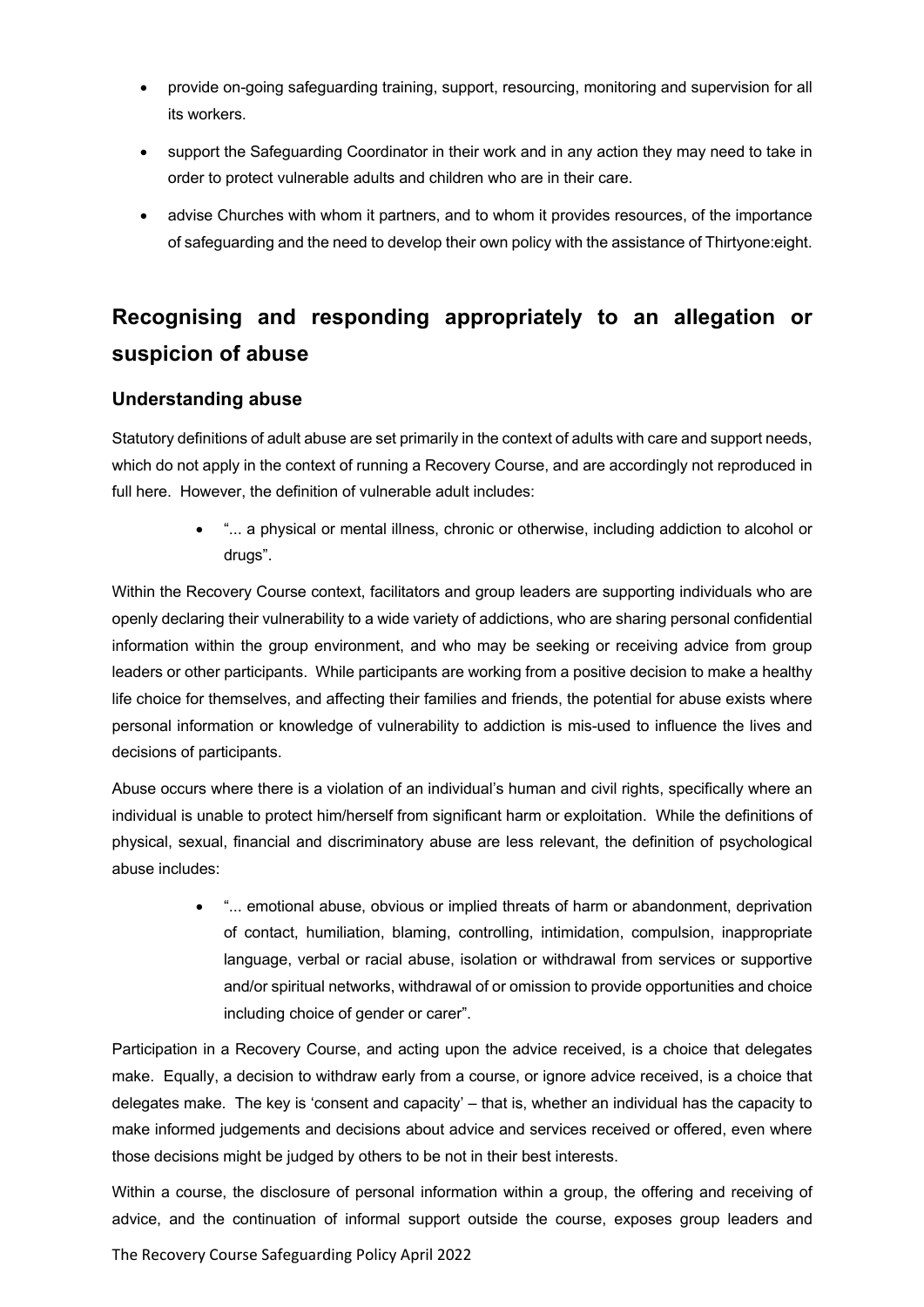delegates to the potential for psychological abuse as defined above. Use of social media to provide contact during and following a course may be effective as a means of communication, but caution should be used to avoid inappropriate disclosure which may be forwarded to others as a threat or act of humiliation.

#### **Who can abuse?**

- Group leaders facilitating sharing of stories, offering advice and providing support outside the course.
- Fellow delegates who become aware of personal information through group discussion and sharing.
- Delegates themselves involvement in a Recovery Course may lead to disclosure that an individual delegate's style of life, and actual or intended actions, causes danger to others (both adults and children) in the delegate's family context and may amount to abuse by the delegate. Once aware of such circumstances, a group leader should report concerns.

#### **Things to look out for**

Given the primary type of potential abuse is psychological, indicators of abuse are unlikely to be physical, but may emerge from behavioural changes such as withdrawal from participation or other reaction in the presence of the abuser, or from information shared by delegates themselves.

#### **Recruitment of group leaders**

The Trustees will ensure all workers will be appointed, trained, supported and supervised in accordance with government guidance on safe recruitment. In pursuance of this aim, Group Leaders will be:

- Selected by a Nominating Committee comprising the Course Leader and Trustees directly involved in running the course.
- Required to undergo a DBS check (not mandatory for the online courses).
- Provided with a pre-course briefing to include safeguarding policy, continuous support through contact with the Course Leader throughout the Course, and debriefing following the Course.
- Provided with details of how to contact the Safeguarding Coordinator where concerns on the Course have not been resolved.
- Provided with a copy of the organisation's safeguarding policy and knows how to report concerns.

#### **Reporting procedure**

It is not the responsibility of Group Leaders or other team members to decide whether or not abuse has taken place. It is vital that all cases of suspected or alleged abuse are raised in line with the procedures in this policy. It is important to do this as there may have been concerns expressed by other team members / other agencies, and failing to report concerns may put a vulnerable person at risk. Under no circumstances should a team member carry out their own investigation into an allegation or suspicion of abuse.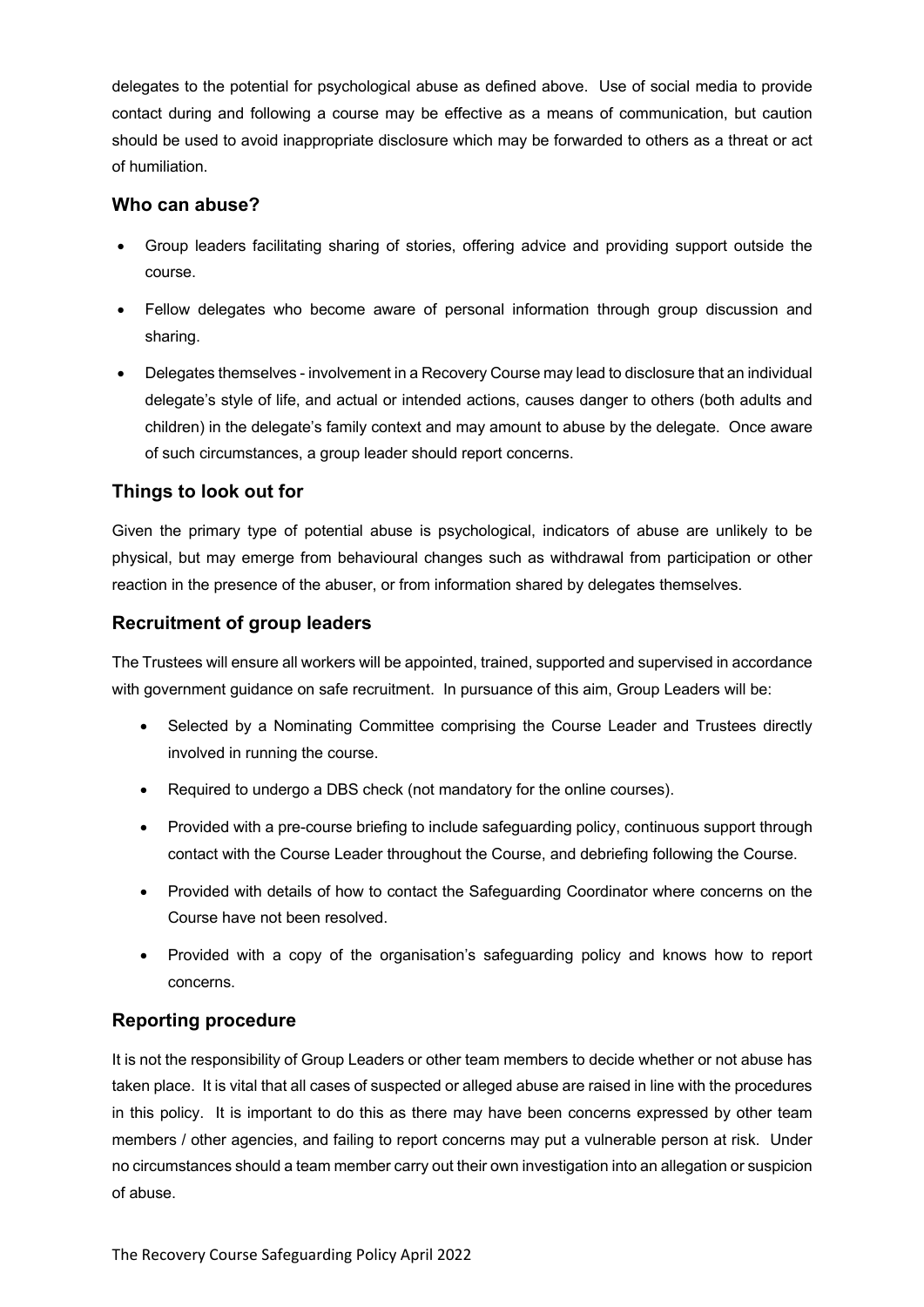The procedures to be followed are:

- Face to face courses The Small Group Leader or team member in receipt of allegations or suspicions of abuse should report concerns as soon as possible to the Course Leader, who will consult with the Safeguarding Coordinator at the host church.
- Where the course is run online, the Course Leader should seek advice from the Thirtyone:eight helpline. If the course is being run by the charity on line, the Course Leader should also report to Mr Justyn Larcombe, the Safeguarding Coordinator for the charity.
- A Group / Course Leader may additionally or alternatively always approach the Safeguarding Coordinator directly to report concerns.
- After consultation, the Safeguarding Coordinator, Course Leader and Trustees will agree a course of action which may include:
	- o Gathering further information and details by interviewing the person making the report.
	- o Possible referral to the Thirtyone:eight helpline.
	- $\circ$  Possible referral to external authorities, such as Social Services, referral organisations or the Police.
- Where the concern involves a young person under the age of 18, the Safeguarding Co-ordinator should contact Children's Social Services, noting that the course is only open to those over 18 years old.
- The Safeguarding Co-ordinator **may** need to inform others depending on the circumstances and/or nature of the concern (for example the Church's Safeguarding Coordinator to log that a safeguarding concern involving activities on church premises is being dealt with).
- Suspicions must not be discussed with anyone other than those nominated above. A written record of the concerns should be made in accordance with these procedures and kept in a secure place.
- Whilst allegations or suspicions of abuse will normally be reported through the Safeguarding Co-ordinator, the absence of the Safeguarding Co-ordinator should not delay referral to Social Services, the Police or taking advice from Thirtyone:eight.
- The Trustees will support the Safeguarding Co-ordinator in their role, and accept that any information they may have in their possession will be shared in a strictly limited way on a need to know basis.

#### **Working with offenders**

If someone who poses a risk to children, young people or adults with care and support needs wants to join a Recovery Course, it is important the Trustees in conjunction with the hosting Church manage the risk appropriately by creating clear policies and a code of behaviour the individual must follow. As a minimum, this should include a contract giving details of both the boundaries expected of the individual and the support offered to them, for example the presence of an escort while they are on Church premises. The contract should be tailored specifically to individual circumstances and informed ideally by risk assessments from the statutory agencies.

The Recovery Course Safeguarding Policy April 2022